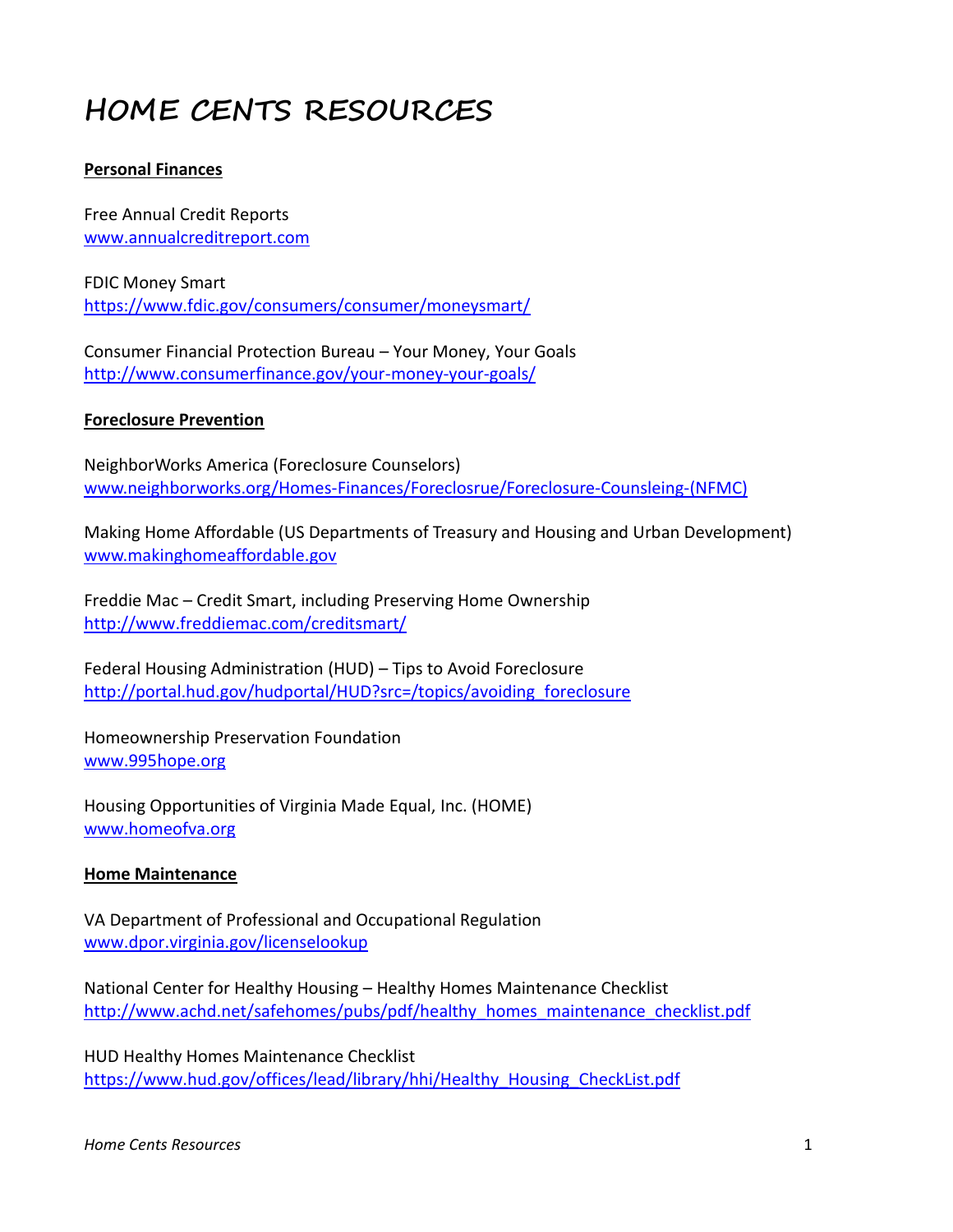# **Zoning and Building Permits**

[www.loudoun.gov/zoning](http://www.loudoun.gov/zoning) [www.loudoun.gov/zoningenforcement](http://www.loudoun.gov/zoningenforcement) www.loudoun.gov/buildingpermits [www.loudoun.gov/homeownerguides](http://www.loudoun.gov/homeownerguides)

## **Historic Districts**

[www.loudoun.gov/historic-districts](http://www.loudoun.gov/historic-districts)

#### **Fire Safety**

[www.loudoun.gov/smokealarms](http://www.loudoun.gov/smokealarms) [www.loudoun.gov/fireprevention](http://www.loudoun.gov/fireprevention)

## **Homeowners Associations / Street Maintenance**

Loudoun County Homeowners Associations [www.loudoun.gov/hoas](http://www.loudoun.gov/hoas)

Virginia Department of Professional and Occupational Regulation – Community Associations [www.dpor.virginia.gov/CIC-Ombudsman](http://www.dpor.virginia.gov/CIC-Ombudsman)

Virginia Department of Transportation [www.virginiadot.org](http://www.virginiadot.org/)

Loudoun County Road Maintenance [www.loudoun.gov/roads](http://www.loudoun.gov/roads)

## **Taxes**

Loudoun County Taxes (Treasurer's Office) [www.loudoun.gov/taxes](http://www.loudoun.gov/taxes)

VITA Free Tax Assistance <https://www.irs.gov/individuals/free-tax-return-preparation-for-you-by-volunteers>

AARP Foundation Tax-Aide [www.aarp.org/taxaide](http://www.aarp.org/taxaide)

IRS Tax Information for Homeowners – Publication 530 <https://www.irs.gov/pub/irs-pdf/p530.pdf>